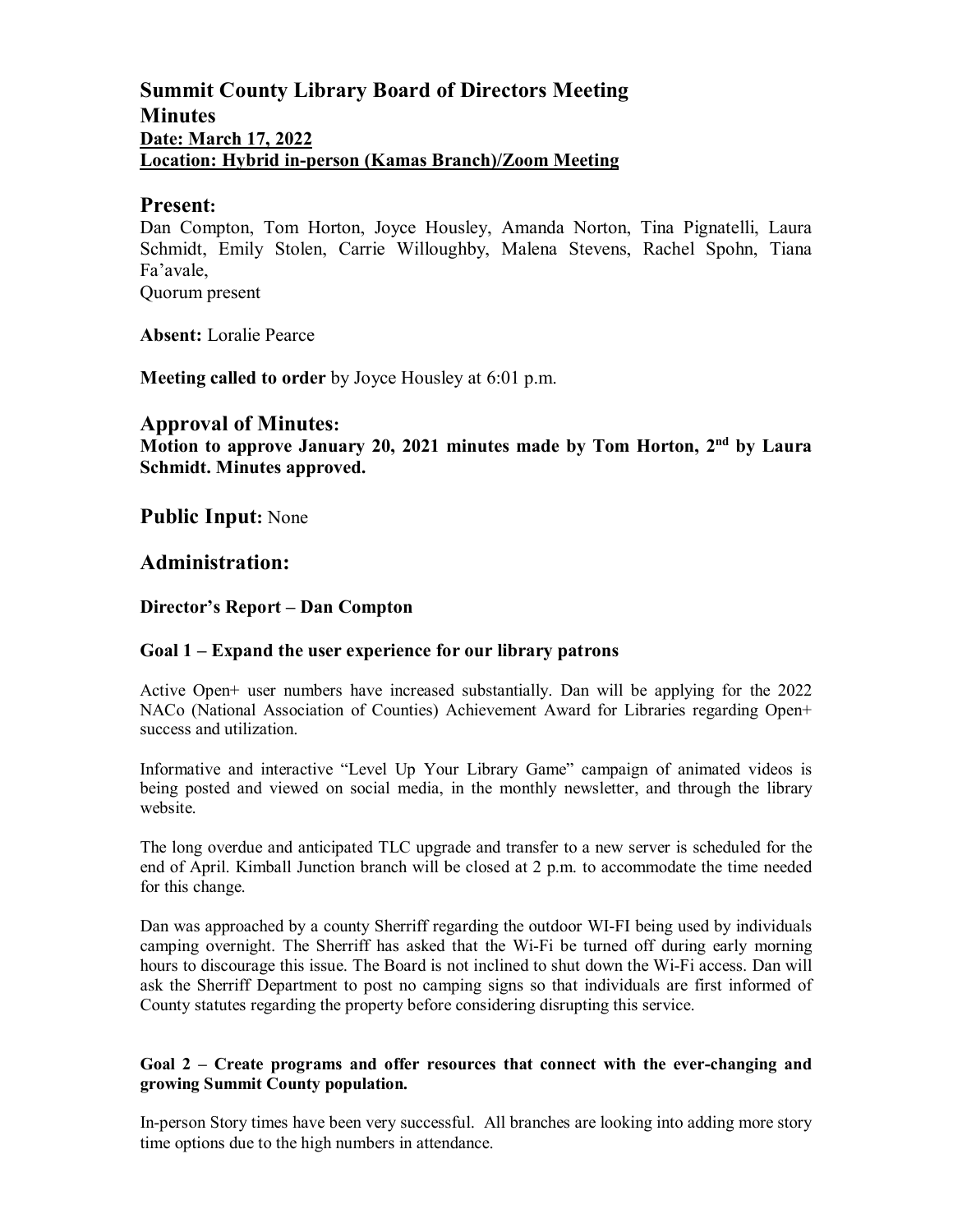The Make and Take Craft Program has been well received.

The Native Plant Society began a quarterly program that had an incredible Friday night turnout for a lecture given by Dr. Richard Ford, Professor Emeritus of Weber State University.

Joe Frazier, the County Historian and Linda Bliss, the Bookmobile Outreach Librarian have scheduled the History Book Club for the fourth Thursday of every other month at 7 p.m. The first meeting in February was led by a moderator from Utah State University.

Westminster College is continuing to offer the free IRS Volunteer Income Tax Assistance (VITA) program at the Kimball Junction branch until April 12. Utah State University Summit County Extension Office is offering tax services at the Kamas Valley Branch and their office across the street from the Coalville Branch.

The Library has collaborated with the Summit County Sustainability team to begin lending Tesla charging adapters out in order to facilitate electric vehicle charging at the Sheldon Richins Building. Level 2 Tesla adaptors will be available soon. Level 3 adaptors are still in the works.

The Great Decisions programs moderated by Murph, the Coalville Branch Manager and her husband will end April 18 and a new program will begin early in May moderated by Shaylee Phelps, the Kimball Junction Branch Manager and Kirsten Nilsson, the Youth Services Librarian.

Both the Kamas Valley and Kimball Junction Branches have Art Exhibits on display at this time.

#### **Goal 3 – Nurture a culture where all staff feel empowered and valued.**

The "Librarian Abroad" program for staff to apply for days and shifts at other branches continues to be successful.

Kirsten Nilsson, the Summit County Children's librarian helped organize the Utah Library Association's Youth Services Roundtable (YSRT) Workshop. Kirsten is serving as the Chair of YSRT this year. Rachel Spohn, the Teen Services/Social Media Librarian and Katie Wegner, Kamas Valley Branch Manager gave presentations at the workshop.

Katie Wegner has accepted a position in the Salt Lake County Library system and has given notice of her last day. Her exit has provided opportunities for employees to transfer up into positions in the library system. Rachel Spohn has accepted the Kamas Valley Branch Manager position and Tiana Fa'avale has accepted the Teen Services/Social Media Librarian positon.

#### **Report Accepted**

#### **Old Business: None**

#### **Committees:**

Committee changes were made with assignments and volunteers as follows: Governance and Education Committee – Tina Pignatelli (Chair), Emily Stolen member. Strategic Planning and Marketing Committee – Laura Schmidt (Chair), Carrie Willoughby member, Joyce Housley member.

Building and Facilities Committee – Amanda Norton (Chair), Tom Horton member, Tina Pignatelli member.

The two remaining spots to be filled by Loralie Pierce and the new board member once appointed.